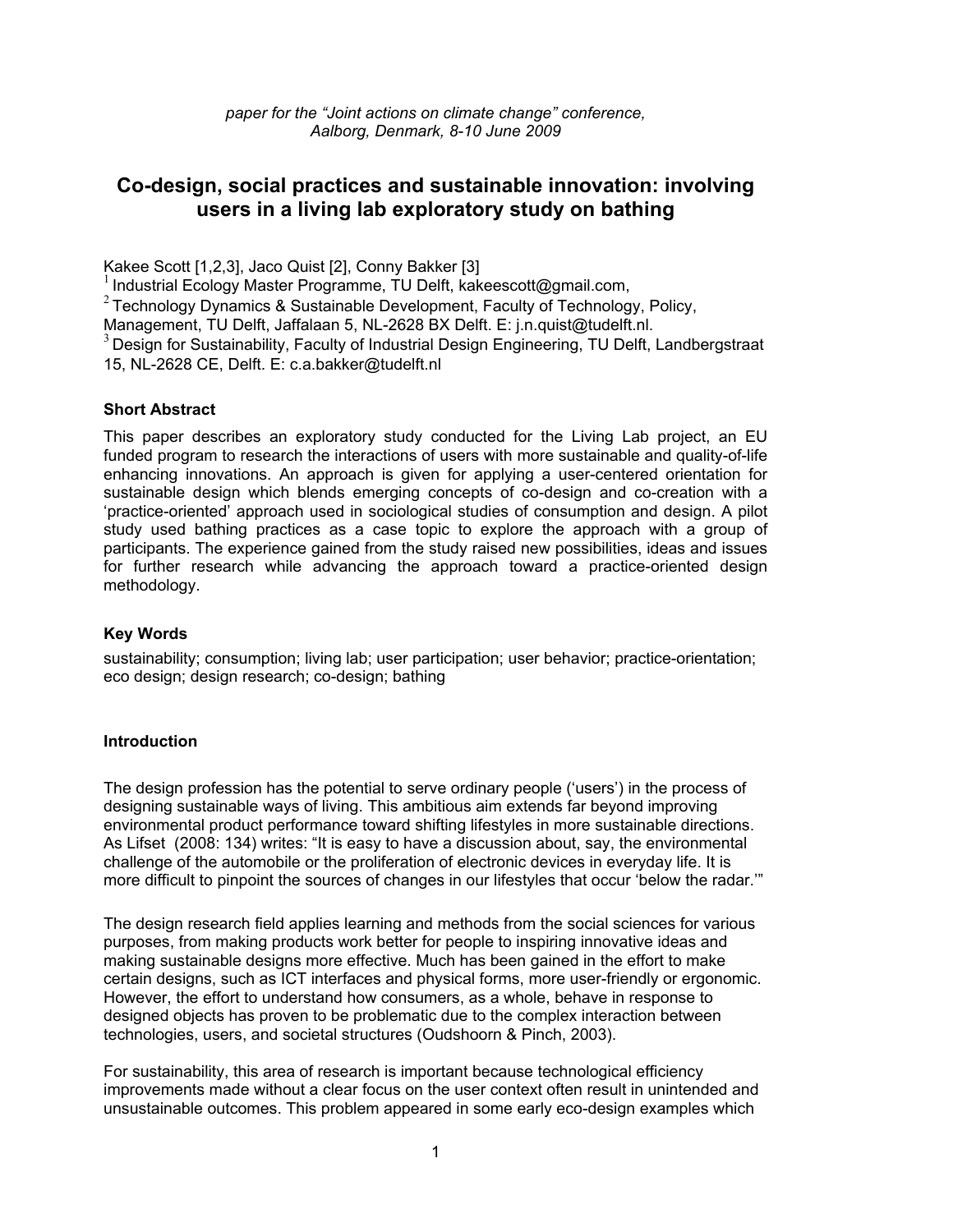over-estimated the environmental motivations of users while under-estimating other factors like compatibility with lifestyles, aesthetics, or rebound effects (Hertwich, 2005). As argued by Bakker et al (2008), many existing design approaches to dealing with user behavior and sustainability thus far fall into two patterns. Some attempt to design around user behavior, including intelligent technologies or functionality matching (Rodriguez & Boks, 2007; Wever et al, 2008). Others try to control the behavior of users using physical and cognitive interventions, including design scripts, affordances, or persuasive technology (Heijs, 2006; Jelsma & Knot, 2002; Fogg, 2003). In turn, these approaches are confounded when users resist being controlled, change their behavior in response to the new design, or hack the design for their own purpose (Heijs, 2006; Oudshoorn & Pinch, 2003).

Such user-centered design approaches fail to address the more fundamental question of why these behaviors exist at all and how they change over time. Largely based in wisdom from cognitive and environmental psychology, these approaches generally focus on specific products, user types and moments in time and are often articulated based on the relation between certain material elements of products and the cognitive reactions of users. The social context is treated as being somewhat hermetic and static, so that behaviors and needs are assumed not to change or interact with other elements of social life (Shove et al, 2008).

Cognitive models are useful in many contexts, such as designing for improved safety (van den Bogaard & Swuste, 2006). However, a higher order of inquiry is needed when addressing the topic of sustainability, which exists at a system level where social and material dynamics play a significant role. Within fast changing socio-technical systems, design approaches that prescribe certain behaviors limit the possibilities for different usages and risk too much investment in one use scheme. A decidedly different approach is necessary. Passively accepting human behavior as a given is faulty because it is clear that designed objects do have an influence and behaviors change over time. At the same time, engineering human behavior is clearly not an option. A more systemic approach requires a reorientation toward working within, rather than fighting against the dynamics of user behavior.

This is the logic behind an exploratory study conducted for the Living Lab project, an EU funded program to research the interactions of users with more sustainable and quality-of-life enhancing innovations. A hybrid approach was developed for the study which merged a 'practice-orientation' with ideas on co-design and co-creation, including concepts of creative communities and open-source concepts. (Scott, 2008) The purpose of this paper is to report on the approach and the learning which resulted from the study. The first two sections of this paper summarize the concepts of co-creation/co-design and practice-orientation. The third section describes the hybrid approach and the two week pilot study conducted to explore the approach with a group of participants, including users, designers and sociologists, and using bathing as a case topic. The fifth section reviews the learning and results from the pilot study, covering learning about the proposed approach, learning about the subject of bathing practices, and final concepts that were generated in the study. The final section makes some general conclusions and discusses lessons for future studies.

#### **1. Co-creation and co-design**

To realize the potential of participatory user-centered approaches, design research must evolve beyond conventional methods such as focus groups and contextual interviews. Notions like co-creation and co-design are beginning to turn design on its head by increasingly putting the tools of design into the hands of end-users. Co-creation appears already in emerging trends of social innovation, user-generated content, and open-source design, providing real-life examples from which the design profession is beginning to learn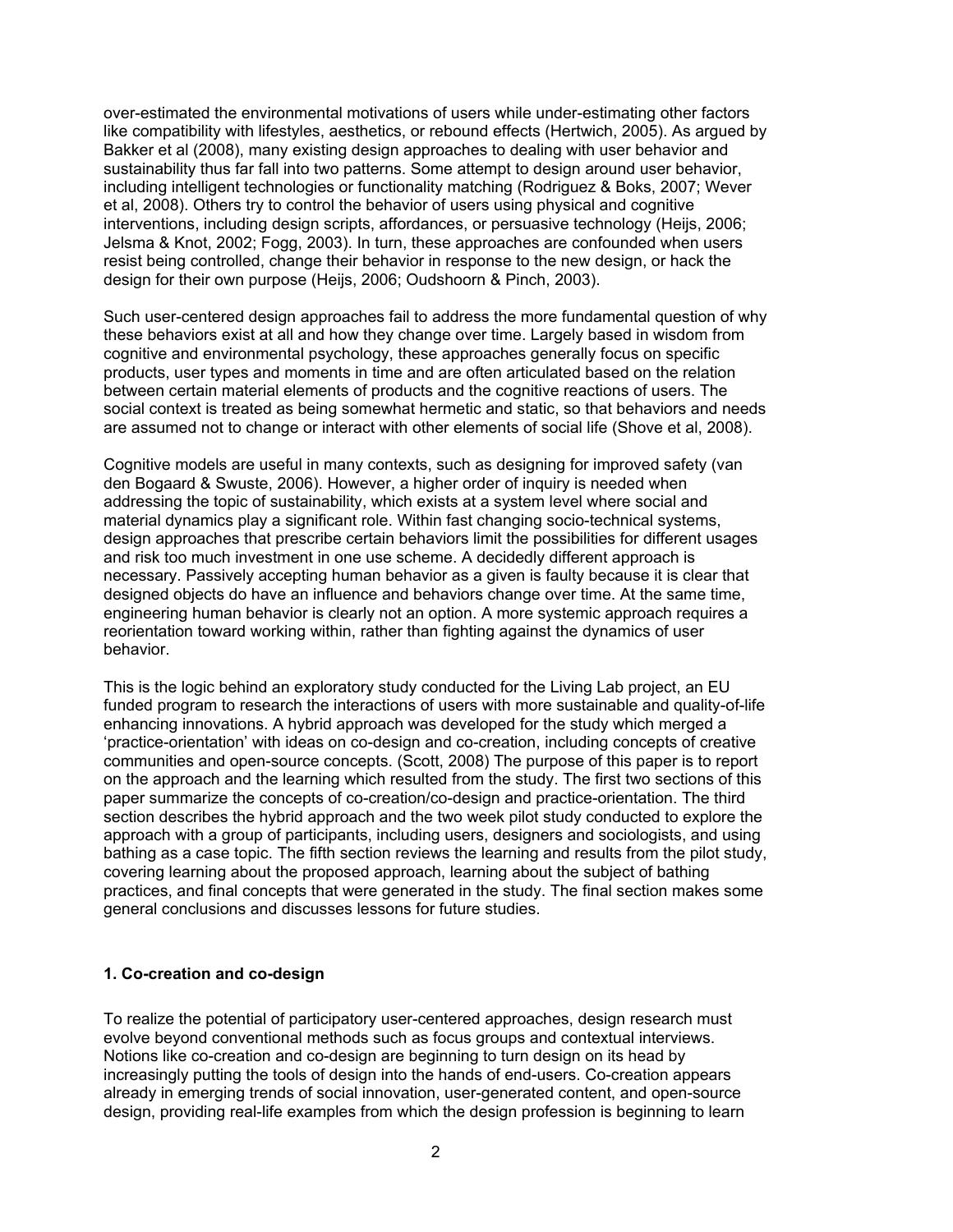some valuable lessons (Sanders & Stappers, 2008). Buzzwords like 'context' or 'experience' economy, distributed innovation, wiki-culture, et cetera, show design thinking that is starting to bring together system and user innovation, reflecting a growing understanding of the complexity of socio-technical systems and the development of new capabilities to work within this complexity.

Co-design can be defined as a cooperative, continuous process bringing everyday people together with design professionals to find new and better ideas for daily life. Companies thus offer a deliberate design role for regular people in which 'enabling platforms' (Manzini, 2007) or 'convivial tools' (Sanders, 2006) give them the capability to engage with each other in creating new concepts and designs collaboratively and to build upon existing and evolving ideas – 'mass creativity' (Leadbetter, 2008).



Increasing levels of user involvement in design. (Sanders, 2006)

## **2. A practice orientation**

The idea of a practice-oriented approach in design comes from a discussion happening about the conceptual and practical relevance between practice theory, studies of consumption and product design (Julier, 2007; Shove et al, 2008; Ingram et al, 2007; Fisher & Hielscher, 2008). The most concrete result of this discussion is shown in a colorful 'manifesto' of 'Practice Oriented Product Design,' the outcome of several workshops involving designers, design researchers, design historians, and sociologists (Shove, 2006). The argument is that practice theory can provide a better framework for understanding issues of consumption (including both purchase and use), and this learning can be applied in design approaches in order to establish more sustainable and effective modes of consumption.

A practice-oriented approach is intended to guide the design process to look more broadly, beyond individual products and users, to the integrated routines, materials, bodies, meanings, functions, and abilities that make up everyday practices. This approach prioritizes the role of conventions, habits, and conceptions of normality in shaping resource intensive behaviours over efforts to make individual technologies or behaviours more efficient (Shove, 2003). This is argued to be a more systemic approach that can help design for sustainability efforts to grapple with the uncertainties of consumption, such as rebound effects and user acceptance issues.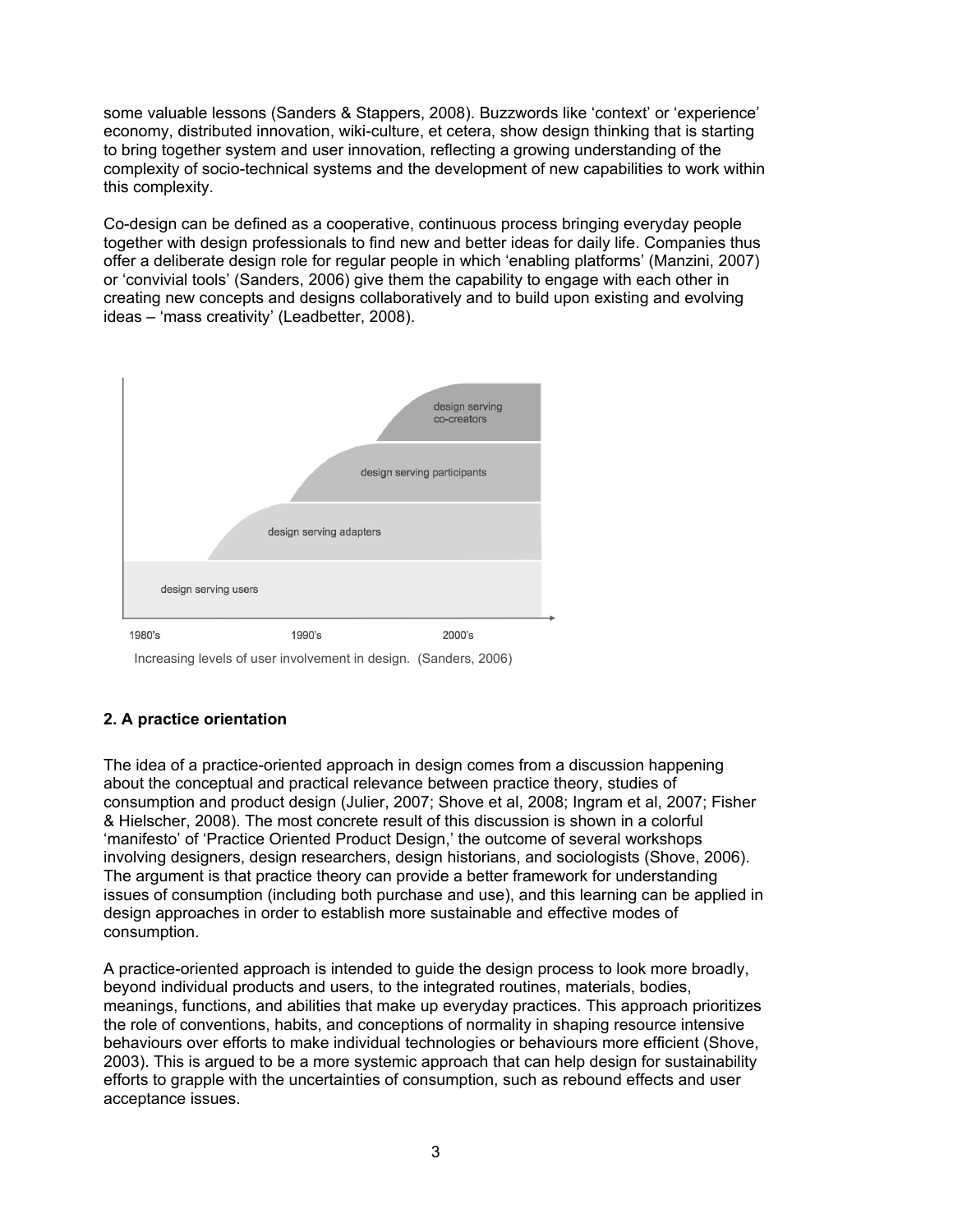An important lesson in a practice orientation is that 'consumer demand' is a static interpretation of the dynamic mechanism connecting past and future contexts of practice (consumer behavior). This counters the assumption that consumer demand should be treated as a given factor for designers to respond to, but instead argues that it should be seen as a malleable construct which design is already in the business of influencing (Shove et al, 2008). The focus thus turns to ideas about what is 'normal,' how definitions of normality emerge, and how these definitions influence the expectations and behaviors of consumers (Quitzau & Ropke, 2008).

Within a practice-orientation, system innovation can be viewed as a social event made up of tiny, distributed, yet inter-related acts of routine, change and design. Thus, system innovation does not depend on system scale interventions but on systems thinking in design. This urges new ways of working for design which enable the evolution of sustainable patterns of consumption through 'innovations in practice.'

## **3. The hybrid approach: merging a co-design process with a practice-orientation**

While most user-centered methods attempt to fit users into the design process, both codesign and practice-orientation challenge the design process to better fit into users' lives. For this to happen, design must begin to see users as clients rather than markets; the focus must move away from final products to thinking about design as a starting point or tool, and designers as facilitators in the process (Sanders & Stappers, 2008; Shove et al, 2008). By merging a practice-orientation with the principles of co-creation and co-design, a hybrid approach is meant to explore how everyday people can be cooperatively engaged in the formation of more sustainable, more effective practices, and how the design of products and services can be re-oriented toward enabling these changes.

Shove (2006), Julier (2007) and others have proposed the ideas of "interventions that foster innovation in practice," and "open scripted" product design which open the possibilities for changes in practice rather than fixing practices in place. Their argument is that design and innovation occur not just in the creation of individual products, but also in the larger, integrated social practices of which those products are a part. Therefore, finished products need not necessarily be the ultimate goal of the design process, but rather stepping stones or building blocks for everyday people to design more sustainable, more effective practices over time.

## **3.1 Principles for the hybrid approach**

The following principles were developed to frame the study. These reflect a cross-section of ideas in the literature on practice-oriented design and co-design.

*Dynamic, iterative, longitudinal form*: The pilot study is meant to mimic a longer-term research structure in a short-term format, which can be expanded in future studies. This reflects the idea of co-creation as a continuous process of discovery and invention, and the dynamic nature of practices in terms of persistence and change over time.

*Focus on the ordinary*: A practice orientation suggests that concepts of what is 'normal' – the ordinary and routine behaviors of users – have a greater significance for sustainability than the new and extraordinary objects and technologies which design introduces to the market (Shove, 2003).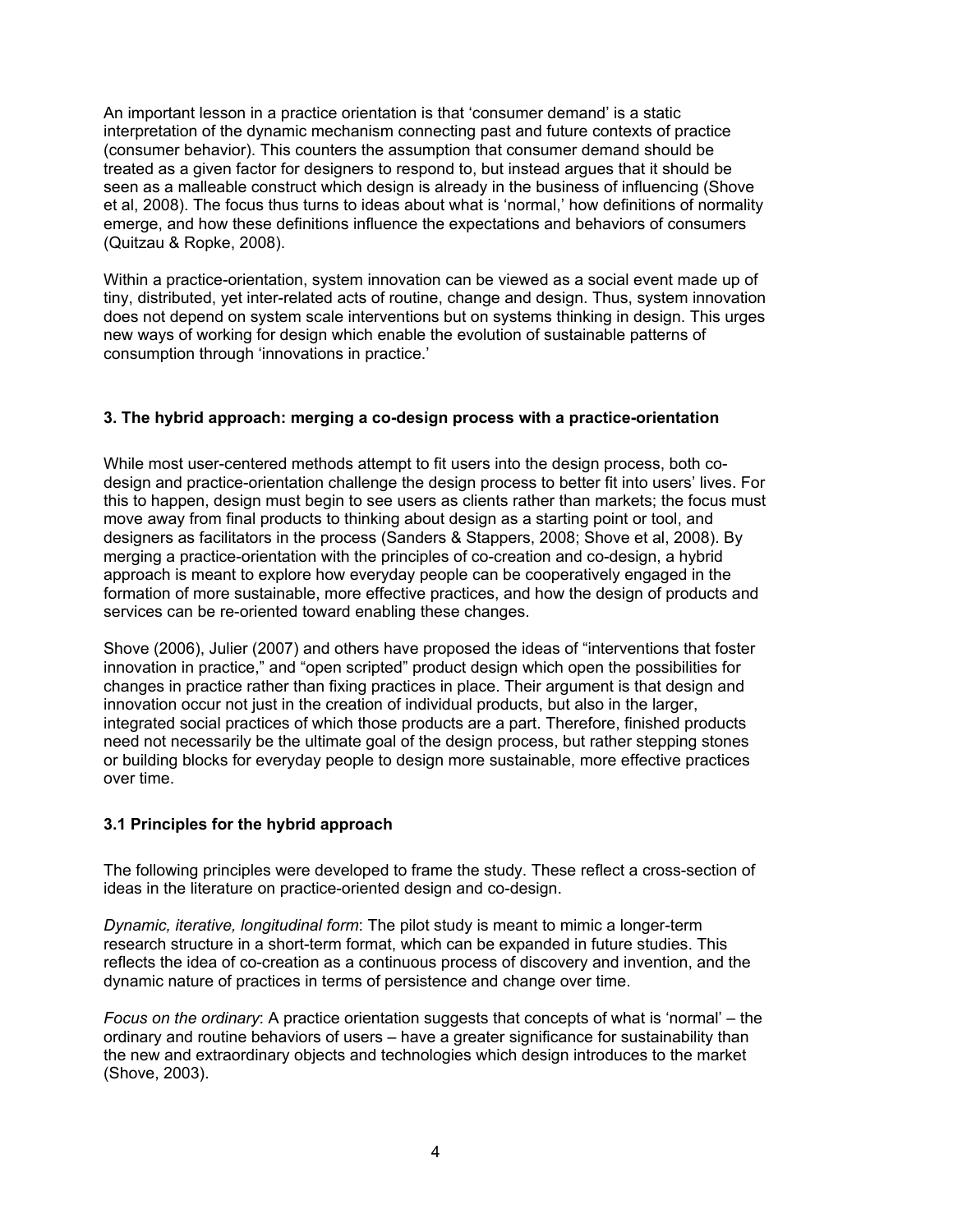*Creativity in doing + innovations in practice*: These are two overlapping and complementary ideas from co-design and practice-orientation. If products exist primarily to enable practices, then innovative sustainable products should be designed to enable innovative sustainable practices, not simply to consume fewer resources. The goal is to help people reinvent ordinary practices to be more sustainable and effective.

*Users + designers + sociologists/researchers*: The combination of these three participant types reflects a common format in co-design and other user-centered design methods. Sociologists (or design researchers) provide analytical skills to guide the participants. Designers help to envision new practices and products that might support them. Users offer the important practical and contextual view.

*Blurring of roles*: This reflects an effort toward the 'democratization' of co-design and to reduce the distance between participants. Users are treated as equal participants rather than as mere 'subjects' (Sanders & Stappers, 2008), and are involved in both analysis and creative functions. Researchers and designers take part in the user roles in their personal practices, to promote design empathy and a recognition of practical consciousness at work in real life. The theoretical background of the study is explicit to all participants and used in simplified form as a tool for exploration, ideation and discussion.

*Amplified interaction*: This mimics forms of co-creation as seen in creative communities and social innovation. The group provides a social legitimacy and motivation to make changes in what is 'normal,' as well as a cross-fertilization of ideas between participants – all important factors in the dynamic social process of practice change.

#### **3.2 The pilot study**

The exploratory pilot study brought together a group of participants to make a practical sketch of this approach – essentially to simulate what an intentional practice-oriented design community would look like, how it would work, what members would need, and so forth. The study was held in the Netherlands and involved a primarily female group coming from several nationalities, with a majority being European. This section reviews some of the principles considerations in the planning of the study.

*Bathing as a case topic:* The more ordinary a practice, the more relevant it is for discussions of sustainable system innovation, because it is when 'normal' is taken for granted that incremental improvements are favored over innovative system changes. Bathing was chosen as a fantastically ordinary practice.

*Participant self-analysis*: Several simplified concepts from practice theory were used to frame exercises for participants to 'deconstruct' their bathing practices, their idea of 'needs' and what is 'normal.' Chosen for their accessibility to participants unfamiliar with social theory and their relevance to design thinking, the following concepts were used, based on various literature by Warde (2005), Shove (2003, 2006, 2008), McMeekin & Southerton (2007):



- Time and routinization
- Change- disruption, decay, fossilization, innovation

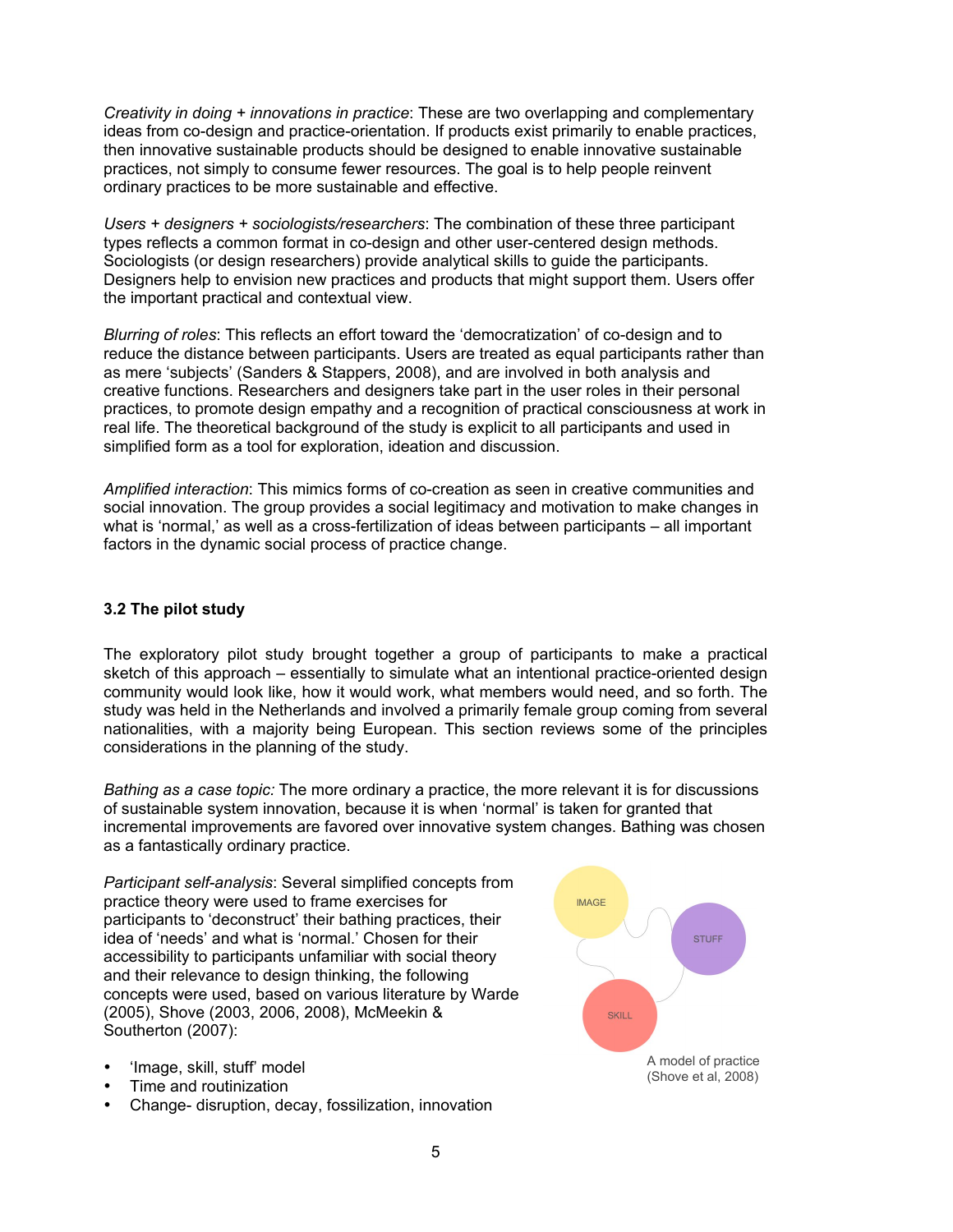- Histories of practice
- Internal and external rewards
- Having, wanting, and doing
- Innovation in practice: ideas and experimentation

In various user research methods, 'triggers' are used to entice participants to think creatively and reveal latent thoughts and ideas (Mattelmaki, 2005). Practice-oriented ('discursive') triggers were used in the study to stir up creativity in practice – for example, by using stories of unusual practices to confront ideas of what is normal.

*Experiments in practice*: To promote creativity in practice, participants undertook experiments in their everyday bathing routines over the course of the study. They reacted on their experiences, imagined and shared potential ways for bathing to become sustainable, and considered what could help them succeed in their practical experiments.

*Study structure:* The study centred on group sessions, individual workbooks and a blog site used at home. These structures and media meant to adapt and build on the strengths of existing techniques relevant to co-design, including probes, sensitizing tools, contextmapping, and generative sessions from experience design (Mattelmaki, 2005; Sanders, 2006). These techniques are generally aimed at gathering illusive information for analysis and design grist. This study differs because it steers participants analyze their own practices and engages them in a continuous co-design process. The blog site was used, with all participants as authors, to push the co-design concept further into the area of co-creation and social innovation. The interaction was meant to encourage or simulate the kind of activities and effects of creative communities.

The pilot began with an introductory session, in which all participants met to map their existing knowledge, ideas and understandings about bathing and to begin thinking creatively about ways to experiment in their bathing routine.

In the following two weeks the participants documented and analyzed their own bathing practices using the workbooks at home. They created personal practice maps, monitored and explained their own routines, and wrote practice histories from their life and other generations of their family. They planned, implemented and documented an experimental sustainable bathing practice of their choice. On the blog site, participants discussed their experiences, ideas, and knowledge.

establishing a common framework intro eaccion · acquaint participants with each other · explain goals and format of the study · explain concepts of practice · map existing knowledge & ideas on bathing · generate ideas for experiments in practice two weeks self-analysis 'deconstructing bathing' at home experiments in bathing · workbooks for all participants · individual exercises · blog with interactive tasks · idea creation and sharing · research to support experiments & ideas final using experience of practice change to workshop inform design concepts · converge & share results · create & develop concepts · feedback on process and concepts

The pilot concluded with a workshop aimed at concept development. After

sharing the results of the home-based tasks, the participants engaged in creative sessions to develop various concepts for fostering sustainable innovation in practice. This was intended to be a diversion from conventional design processes. The goal was not to create 'solutions' to specific needs, which can only be relevant for practices that do not change. Rather, it was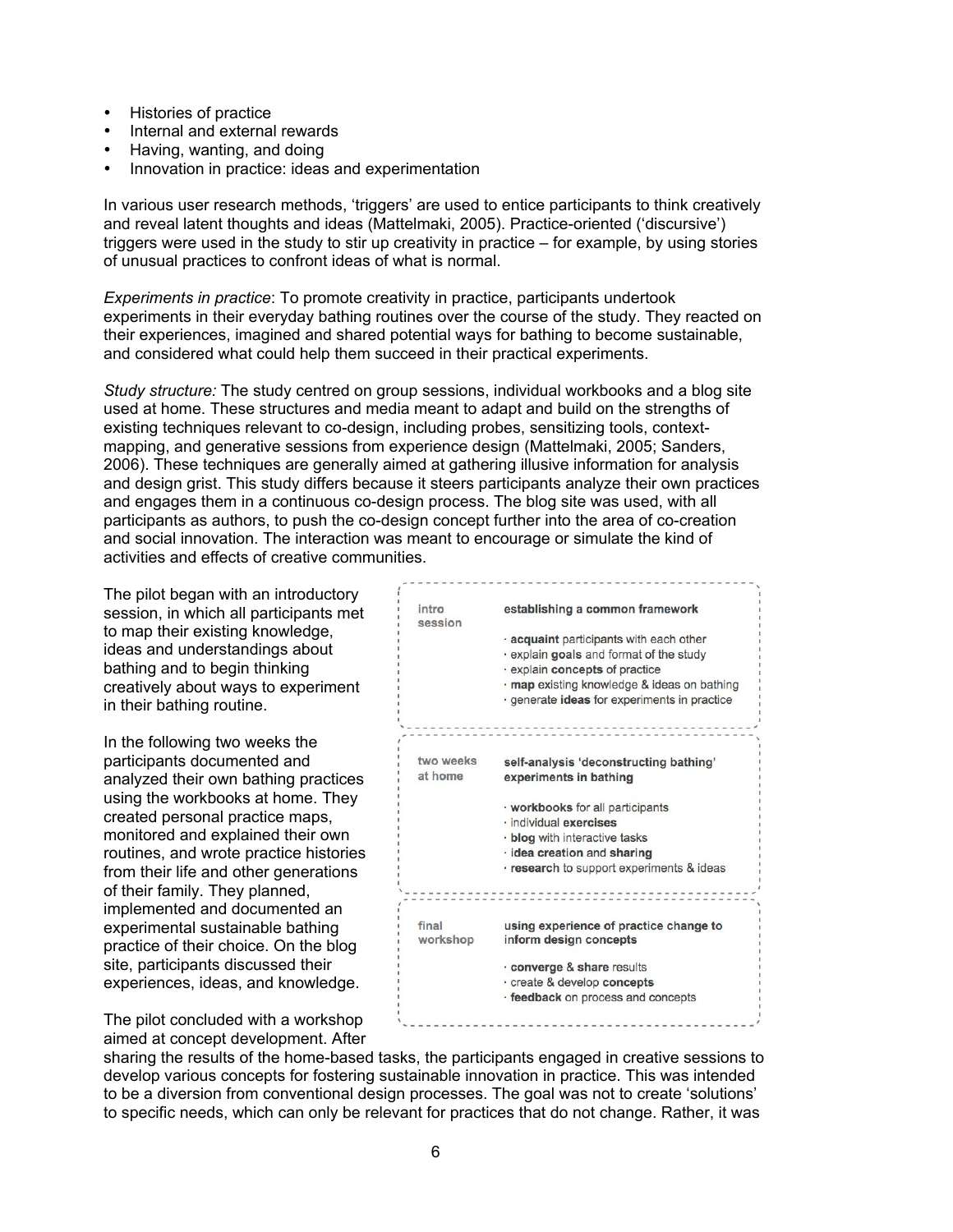to imagine new platforms or 'convivial tools' (Sanders, 2006) for engaging users in cocreating new and sustainable bathing practices, where designers and businesses support and adapt to changing practices and needs. Overall, the design thinking focused on creating an open, dynamic, adaptive idea as outcome – involving users in the creation of demand through the development of more sustainable practices. In other words, the design problem was not how to make bathing practices sustainable, but how to help people make bathing practices sustainable.



Workbooks, left, and a blog, right, were used as participatory tools in the study.

#### **4. What was learned**

The primary purpose of the pilot study was to simulate a practice-oriented creative community using the approach outlined above. Because of the exploratory nature of the study, many ideas and methods were brought together in a somewhat open format, to see what worked – what 'floated to the top' – and what did not. Participants were asked from the beginning to give their input not only on the topic of bathing, but also on the format of the study: what was confusing, useful, useless, fun, aggravating, et cetera, and what they needed to make their experiments work. Therefore, two types of learning resulted from the study which will be described in this section: first, learning based on the content of the study, bathing, followed by learning on the approach for which the study was a trial-run. The final concepts produced at the end of the study will be explained in how they reflect this learning.

## **4.1 Learning about bathing**

Several bathing-related themes arose during the study, included here alongside insights from previous studies on bathing practices that were used to stimulate and augment discussions on the social aspects of bathing. Because the study was not focused on gathering primary data on bathing practices, but on engaging the participants to think critically and creatively about bathing, the inclusion of existing learning was a way to advance the process quickly toward creative activities.

#### *'Being clean' versus 'feeling clean'*

Whereas getting clean (washing off) was considered easy and quick, 'feeling clean' required more time, more heat, the right setting and products. Importance was put on the emotional as well as physiological aspects of 'feeling clean' – the ''internal rewards'' of bathing. (Warde, 2005) This reflects a definition of clean or dirty that depends more upon the circumstance of having not washed than on any real presence of dirt or smell, as Fisher & Hielscher (2008)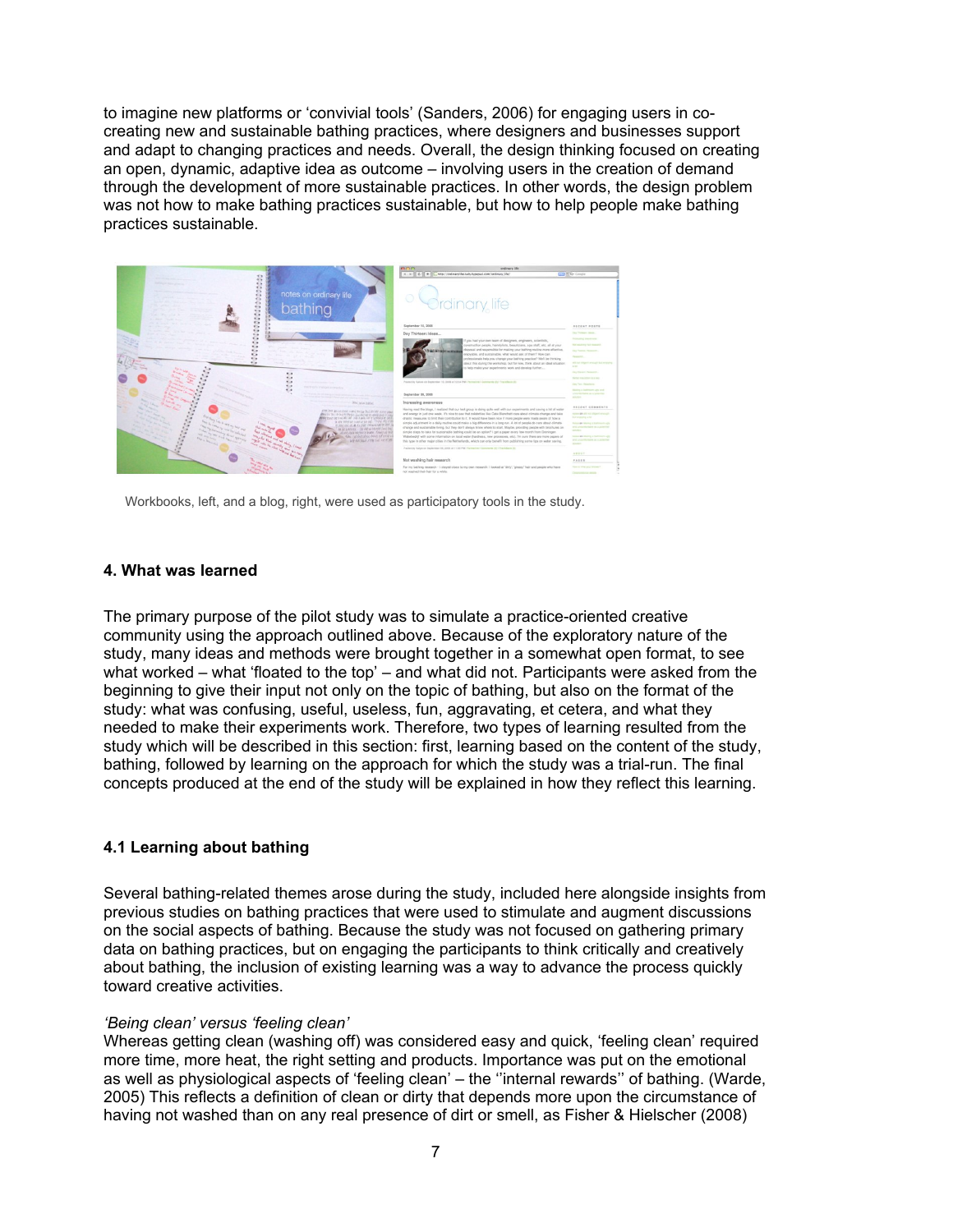describe, "intangible dirt." More importance was put on the feel, touch, and smell of products than on the effects or desired results in hair and body besides the simple task of removing body odor. Hot water was more important to relax sore muscles, warm up before bed, and to feel warm in general, than for any functional cleaning purpose. This 'need for heat' was expressed and said to be more important than the duration or pressure of the shower.

Participants discussed the relativity of what levels of cleanliness are acceptable: the 'grey area' of acceptable smells; the different standards of cleanliness which exist for work, home, vacation, et cetera; the importance of cleanliness for confidence in social situations. Participants were revealing socially constructed conceptions of cleanliness. (Shove, 2003)

Participants reported a tension between the use of bathing to relax, beat stress, prepare for the day, and the need for a fast and convenient method. Hand et al (2003) argue that showering has become the norm because of a general sense of 'time squeeze' on bathing practices. According to one participant, showering seemed to contribute to the hurried feeling, whereas baths were associated with relaxation and calm. A correlation was seen between levels of stress and increased resource use in bathing (frequency, duration, heat) to beat stress.

A favorite topic in the group was the overlap between the practices of bathing and exercising as two practices that fill many of the same purposes (relaxing, heating up the body, reducing stress, waking up, physical conditioning). Exercising was seen as more sustainable than showering, because it is healthy and reduces the need for hot water. This posed the design opportunity to integrate exercise into bathing routines.

#### *Are we over-bathing?*

After learning about the lower frequency of previous generations' bathing routines and about the science of bathing for body care, participants discussed whether they were cleaning too much – not only from a perspective of resource use, but also in terms of what is healthy. One participant's grandmother's notion that over-bathing removes a 'protective layer' from the skin was validated somewhat by learning about the properties of the skin's oil (sebum). The recognition that products often make up for the effects of other products (shampoo, soap and hot water remove oils, conditioners and lotions put them back) reflected the concepts of 'ecologies' of products and constructed needs which fix practices in place (Shove, 2003).

Participants saw their own tendency for 'autopilot' bathing and their assumption that the products 'do the job' – without understanding the actual physical/chemical processes that entails. This illustrates the concept of 'distributed competence,' where the skills of a user can be displaced by the functions embedded in products (Shove et al, 2008).

These controversies remained unresolved by the end of the study for lack of coherent objective information. For producers of personal care products used in bathing, the possible overuse and misuse of products poses a risk and opportunity. It raises a question whether the body care industry has some culpability for promoting systems of use which take a certain amount of shower time and frequency through sales of products like daily shampoos and conditioners. Participants expressed a need for more clarity in the marketing and packaging of these products about how to use them and how much to use, rather than simply to buy more. They also saw a design opportunity for new products and practices based on restoring the body-oil balance.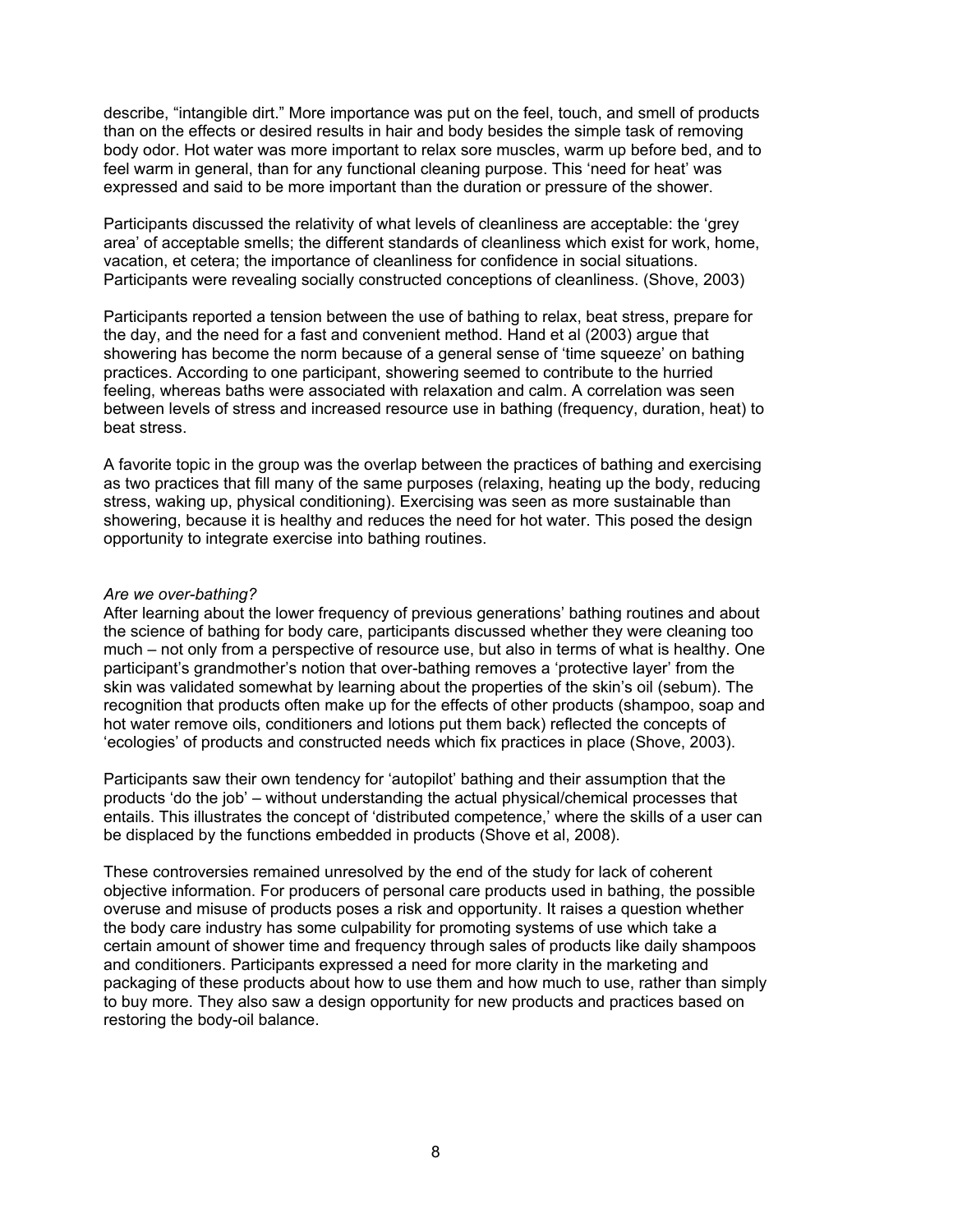

Do hair care products promote increased water and energy use? (www.shampooads.com, www.herbalessences.com/us/get\_the\_look/videos.jsp)

## *Sustainable bathrooms?*

The experiences in the study raised several questions about the appropriateness of current technologies in bathrooms as infrastructures for enabling sustainable bathing practices. Given the current standard bathroom, participants who wanted to reduce their water and energy use found their options limited. Taking shorter, cooler or less frequent showers or using low-flow showerheads all felt like sacrifices of the benefits they were used to getting. In the absence of other types of bathing facilities, long showers were used for the purpose of relaxation. Trying to take faster showers to use less water therefore contradicts the need to relax. Feelings of guilt for using too much water and a responsibility to conserve run counter to the ritualistic aspects of bathing that were so important to many of the participants. A design opportunity was therefore seen – to find other rituals to relax which can replace the time spent using showers for that purpose, thereby removing guilt but not pleasure.

A model of flowing water and heat dominates the bathroom designs on the market and in use today, but participants experiences indicate that this model may be promoting unsustainable patterns of consumption while not necessarily providing the most effective and satisfactory system. Showers are meant to rinse off and warm up the body, but much of the water and heat is lost to the surroundings – the floor, walls, down the drain – thanks to this model.

The abundance of clean water in industrialized countries where the leading bathroom markets developed have helped to shape this model and generations of users have become accustomed to it. However, it is also developing to an extreme, with high-end bathtubs that are designed to overflow and stylish sinks with elegant drains that do not 'stop up' to retain water and in some cases even eliminate the basin altogether. The design trend for open, airy bathrooms, which consequently brings cool air into the bathing area, is inconsistent with the 'need for heat' that bathers desire. Similarly, bathroom fans, meant to reduce moisture buildup in houses, also pull the warm moist air out while bringing cooler air into the bathroom. Participants with cold bathrooms talked about wanting to take longer, hotter showers to combat the cold, and 'preheating' bathrooms by running showers for several minutes before stepping under the shower.

This model equates luxury with the continuous flow (and waste) of water and heat down the drain. Consequently, 'luxury' and sustainability are often seen as contradictory terms. However, not only does this flowing water and heat model result in increased impacts, but it is not necessarily the most effective approach for bathing. It conflicts with what people do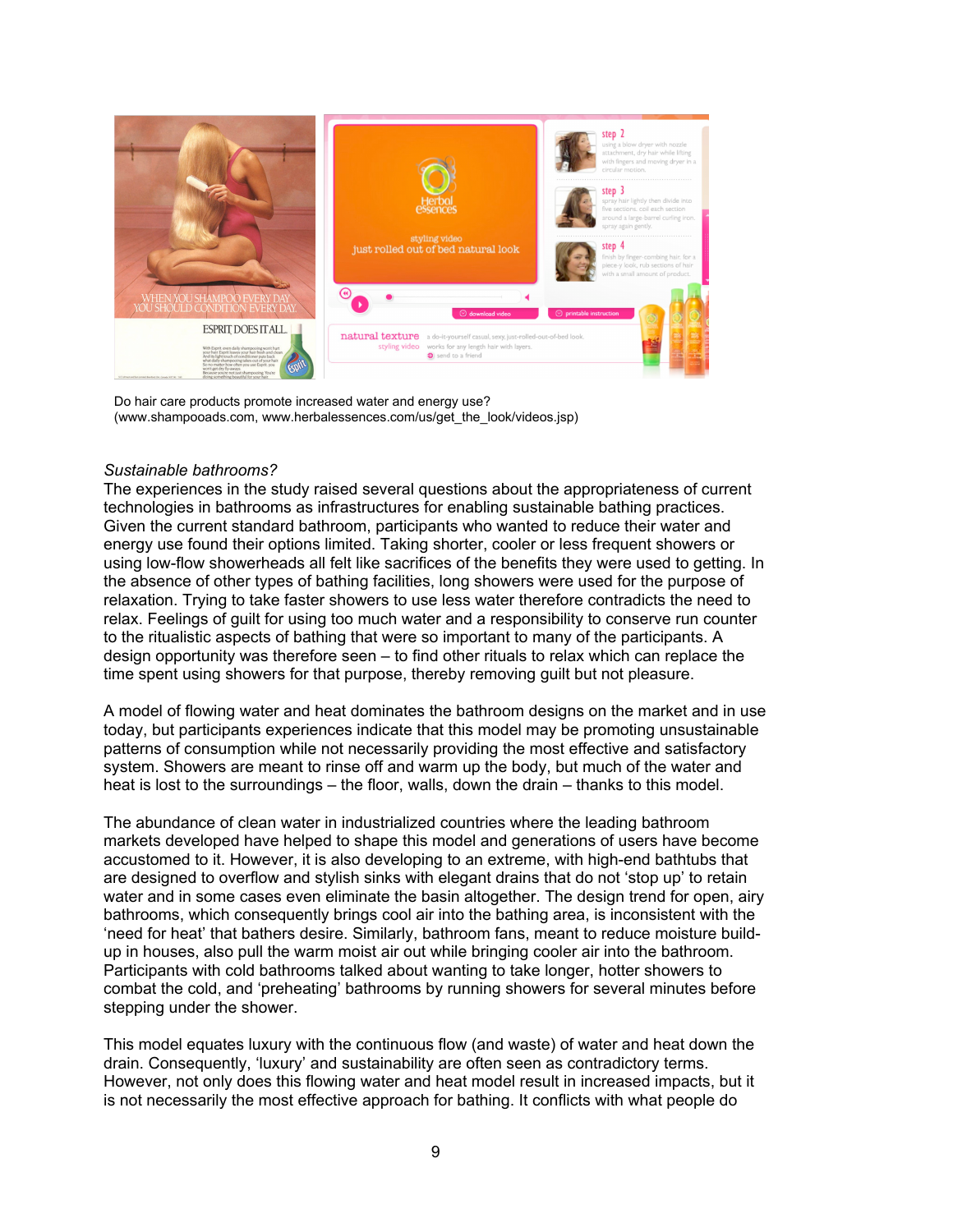and makes it more difficult for people to try more sustainable practices which are also satisfying.

Some participants found ways in their experiments to integrate reduced water and heat into more luxurious, healthy and effective bathing practices, though their bathing facilities often made it difficult to go far with these ideas. For example, a 'slow bathing' experiment in the study showed a model and image of retaining water and heat that could be reshaped as a vision of ritual and relaxation as well. Design ideas in the group show an opportunity to tie these aspects together in new whole bathroom designs, individual bathroom products, and retrofitting products. Ideas already promoted by mainstream trends, such as relaxation, relief, pampering, reward, coziness, wellness and spa-like features, suggests a chance to build on existing trends to promote more efficient, effective and luxurious bathing practices.

The rigidity of existing bathroom structures is a problem for changing bathing practices. With a long replacement cycle, highly specialized bathrooms literally 'cement' structures in place and therefore the conditions for bathing. This can promote a 'lock-in' for certain types of bathing practices. Participants showed that bathing includes many diverse forms and purposes, based on the time of day, the season, the individual, and the practical aspects of the moment, although the facilities were the same. The idea of flexible bathroom structures would allow users to reconfigure the space to facilitate new practices, modelled more like furniture than current installations. Taps and other fixtures would offer more options, greater variability and control.

These lessons and questions suggest that many of today's bathing systems are both unsustainable and ineffective for people, but then how can they be so widespread? Perhaps it is simply because people are 'used to' it – explained in Bijker's concept of 'obduracy' (Hand et al, 2003). Clearly, such changes require a shift, or repositioning, in the norms of bathing. The good news is that there is a double-dividend to motivate such a change: better bathing plus saving water equals guilt-free bliss. This gives users reasons to participate in experimental efforts to redesign bathing practices like this study.

## **4.2 Learning on the approach**

Because of the exploratory intention of the study, participants were involved in discussing not only the subject matter of bathing, but also the format and overall approach of the study. The following gives examples of what was learned about the approach.

*Self analysis.* Exercises using concepts from practice theory asked participants to look critically on their bathing routines. While the participants only had time and information to gain a superficial understanding of these concepts, the simplicity helped to get the ideas across quickly. Some participants reported being confused by the concepts at times, but overall, the analytical exercises did seem to help participants take a more critical look at their routines as the study progressed. The 'Image-Skill-Stuff' model (based on Shove, Warde, and others) gave a semi-structured framework for participants to dissect the social, practical and material factors at play in their bathing routine. Learning about histories of a family member helped to challenge their ideas about what bathing practices and definitions of cleanliness are 'normal' and proper, while the closeness of the subject helped to make them comfortable accepting different standards. These and other analytical exercises proved useful and fun to help participants recognize their own expectations and behavioural norms, and to see the potential for changing everyday taken-for-granted practices.

*The experiments.* Participants enjoyed their experiments, despite the disruptions they caused in their daily lives. They talked about being inspired, feeling a sense of gaining control over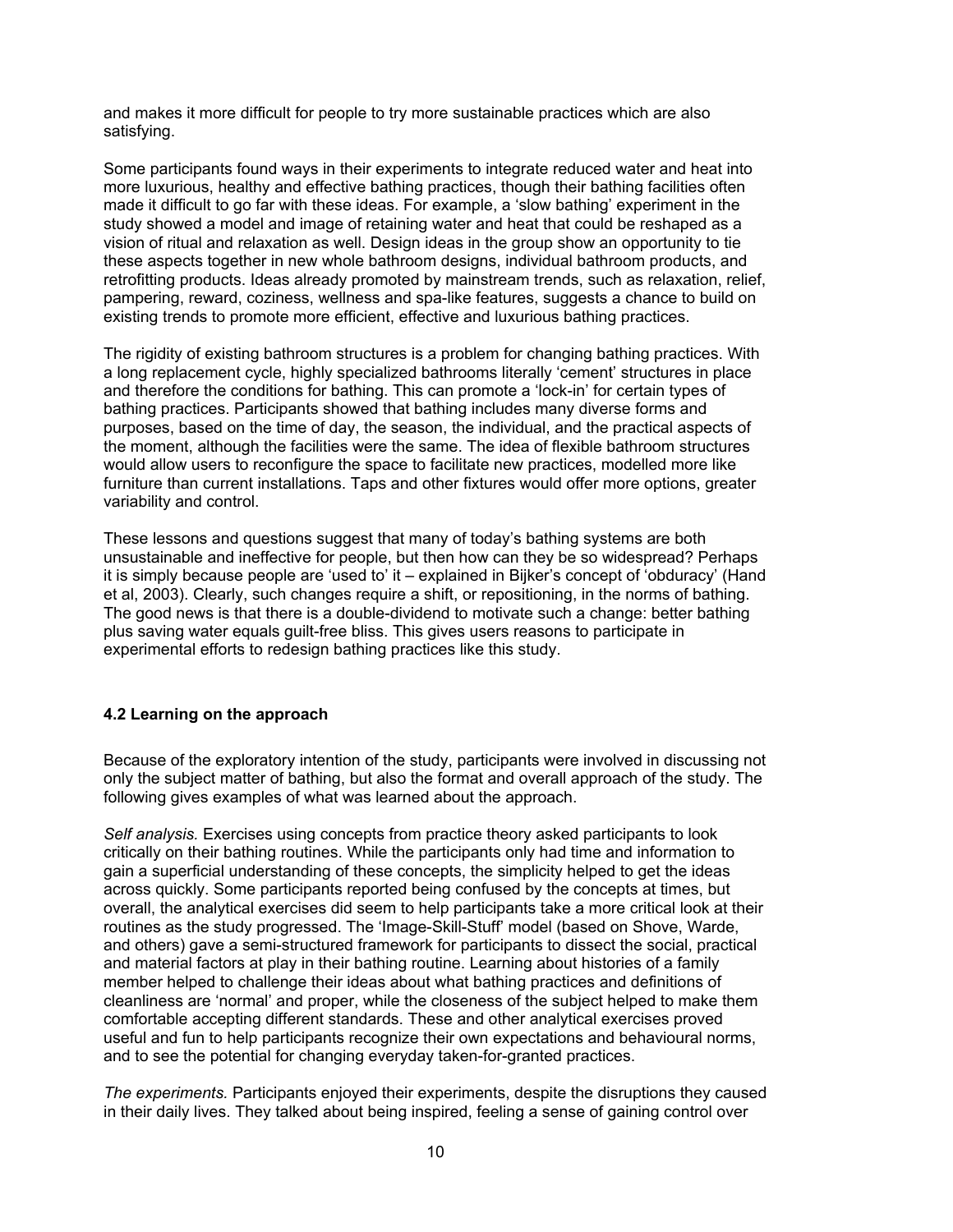something they had taken as given or automatic. While participants had very elaborate bathing rituals before the study, they had mostly only added new products in the past, and rarely questioned products and behaviors that they considered normal. They enjoyed breaking their own pattern, and making it more efficient.

Participants were given the choice to change their bathing routine to reduce the environmental impact or to simply make it more effective for them. Even though most of them were recruited without being told that sustainability was part of the study, almost all participants chose to reduce their impact. Even so, several found that the changes made did improve the effectiveness of their routine as well. Those who did not have such an improvement during the two weeks saw it

# **Mail**Online

## femail

## Could you survive without shampoo?

By DIANA APPLEYARD, Daily Mail Last updated at 23:12 05 July 2006



Stories which confronted social norms of bathing were used as triggers for participants to rethink bathing practices. (Appleyard, 2006)

as the start of a learning process rather a failure, and wanted to keep the experiment going.

*Legitimacy and comfort*. The 'support group' format (of sorts) provided an important legitimizing force for participants to change practices normally governed by strict social norms, including expectations of what is clean and acceptable. The personal contact with the group provided a level of trust while a certain amount of anonymity made it easier to go outside their usual social boundaries. Participants were more willing than expected to try things that are socially uncomfortable, such as using shampoo less often, and after the two weeks, they were more inclined or able to address the social aspects of bathing.

*Motivation*. Several participants reported difficulty fighting the force of habit and personal expectations when trying to make changes in their routines. According to Gidden's concept of 'practical consciousness,' routine has a power of its own, beyond the logical thought of the person performing it. The peer pressure and accountability from the group motivated many who said that the blog and the knowledge of other participants helped to keep them going. However, the short time period made it difficult to make a lasting change. Additionally, working together toward changing their practices helped to encourage a feeling that one's actions can have an impact greater than simply a direct reduction in water or energy.

*Information*. The lack of objective information available to the public about the science of bathing was something that bothered several participants. Those who did research to learn about alternative bathing practices found themselves negotiating between marginal information given by fringe experimentalists that had little institutional legitimacy and industry-biased information provided by the companies which sell mainstream products.

*Feedback*. Some participants found it hard to see what quantifiable progress they had made, in terms of water or energy saving, or in terms of skin and hair care. They could only use their senses and common sense to judge their progress. Beyond the timers, water/heat monitors, and various other eco-feedback products already on the market, participants hoped for feedback systems that were more convenient to use and more dynamic: to make comparisons with ones own practices and others; to track totals by event/day/week/month; to measure not only water use but also energy use and pressure; and to connect with incentives in billing/smart metering.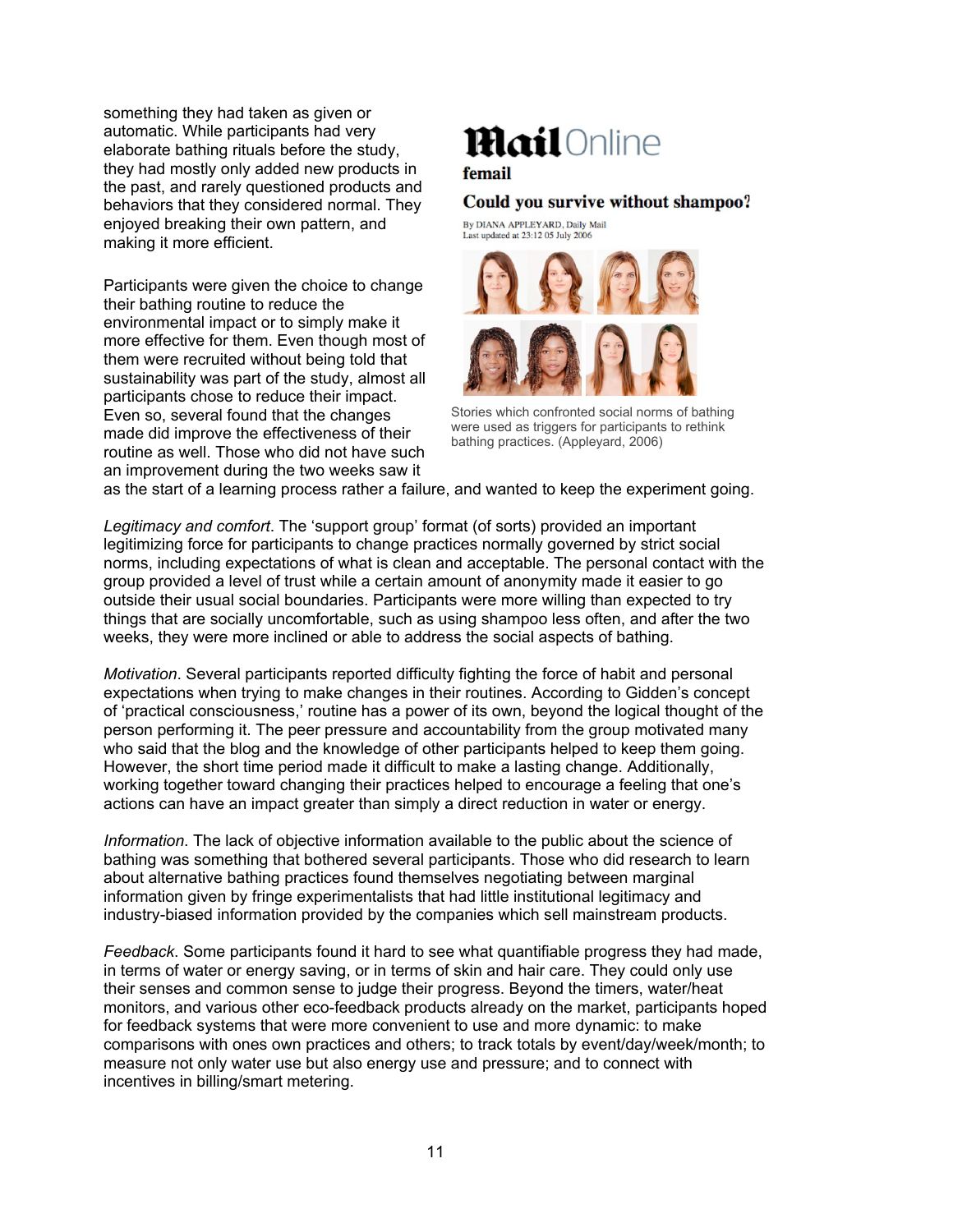*Ideas and tools*. Inventing alternative practices from scratch, which alter well-established configurations, is not easy; it requires creativity, courage, and the ability to envision something entirely new. Participants asked for ideas for experiments at the beginning, and wished at the end that there had been various tools to help them with their experiments. Participants with a design background, trained with such skills, provided the group with many of the new ideas. The design of new, more elaborate tools and methods – 'practice prototypes' – would help in the actual implementation of these new ideas.



## **4.3 Final concepts**

Participant groups produced three concepts in the final workshop which clustered together many of the ideas and bathing themes generated during the two week study, such as incorporating exercise into bathing, reducing dependence on body care products, and forming 'slow bathing' routines which promoted reduced water use in a more relaxing experience. More significantly, the final concepts reflected many of the lessons learned about what elements would be necessary in practice-oriented co-design groups. For many participants, the concept development phase was used as a way to build on the strengths and shortcomings of the study format to envision more complete and long term formats. In this and other ways, the concept development was a co-design exercise on the structure of the study itself.

The aspects of motivation and legitimacy were addressed in each of the concepts through the combination of social networking websites with real world activities, including online profiles, workshops, meetings, camps, competitions, et cetera. Multi-function websites provided a portal for participants to share ideas, advice, and information. Real-time interactive feedback mechanisms for water and energy consumption were imagined as integrated into the functions of the websites. Tools for facilitating bathing experiments were considered in the formats of 'start-up' toolboxes, do-it-yourself bathing products, and 'products that make you think' such as a 'once-per-week shampoo.' Services were proposed to connect participants with professional, objective bathing-related experts (dermatologists, chemists, et cetera) who could help inform the experiments. Informational campaigns were also imagined to recruit participants and inform the public about sustainable bathing practices. Product development cycles were integrated to use the ideas and information of participants in developing and testing new products for new types of bathing.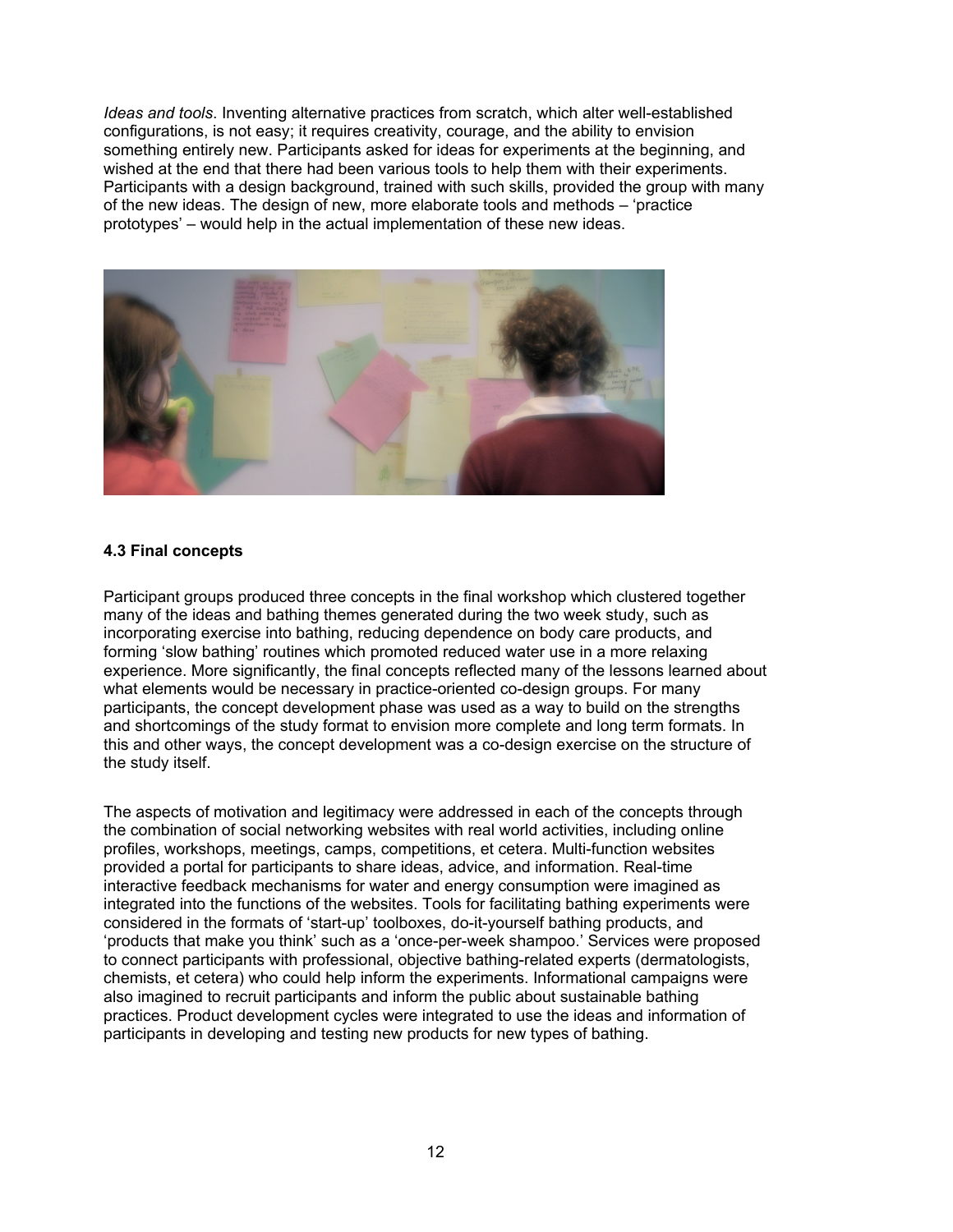## **5. Conclusions and discussion**

As an exploratory study, a number of important lessons have been learned, new questions have been raised, and many kinks remain to be ironed-out in the techniques. However, the experience of the first pilot generated considerable optimism for the primary principles of this approach and formed a starting point for developing a practice-oriented design methodology. The study demonstrated in a small way the viability of the idea that practice-oriented codesign groups can speed up the process of social-practices evolution. Participants were able to see not only the social norms which pushed them to engage in certain practices, but to understand how these norms are created, recreated, and undone in the course of their own performance of those practices. Such groups can begin to challenge the norms and structures, including material structures, which promote unsustainable practices.

The idea of practice-oriented co-design presents a potential to empower users to influence change in their designed context for living more sustainably and to empower designers to think about sustainability at a system level in a practical and integrated way. If this study is any indication, people are willing and interested to change their routines – to be involved in shaping sustainable future practices – and are rewarded by it. It is not about sacrifice, but about taking back control of practices and being creative. Designers are not charged with a task to invent a more sustainable system, but rather to provide the tools to help regular people and industry to work together to co-evolve practices and products toward a more sustainable system. Products are part of the design process, not the outcome of it; design is a dialogue, not a performance.

In addition to this ideological discussion, some practical lessons and ideas were generated for the Living Lab and other design studies of this kind. For example:

- It is important that these studies use a dynamic platform that operates in real world, rather than studying in hermetic lab environment only. Social networking capabilities (web 2.0) have a real potential to get many people involved in being creative around practices, and must be combined with real-life interaction and learning in-context.
- Depending too heavily on participants at computers takes away from the reality of actual practices, so more action-oriented methods for information collection would be useful. Interactive technologies, such as domotics, using two-way and interactive feedback systems can enable an easy and on-demand way for participants to give important contextual information, remarks, and ideas to researchers and other participants.
- Practice prototypes can be designed and tested in real life environments, such as participants' homes. A prototyping lab would allow for more elaborate prototypes to be experienced and tested by participants.

Finally, a bit of controversy was raised earlier in this paper. A practice orientation sends a warning that not only can design enable people to do things they could not do before, it can also disable people by reducing their options for practical behavior, making them passive users and locking them into patterns of consumption which they might be more happy to change. Industry therefore has an interest in pursuing a practice-oriented approach. While current environmental assessment methods measure quantifiable direct impacts, might future methods integrate behavior-based impact assessments? As society's approach to sustainability evolves: will industry be held accountable for promoting unsustainable behaviors?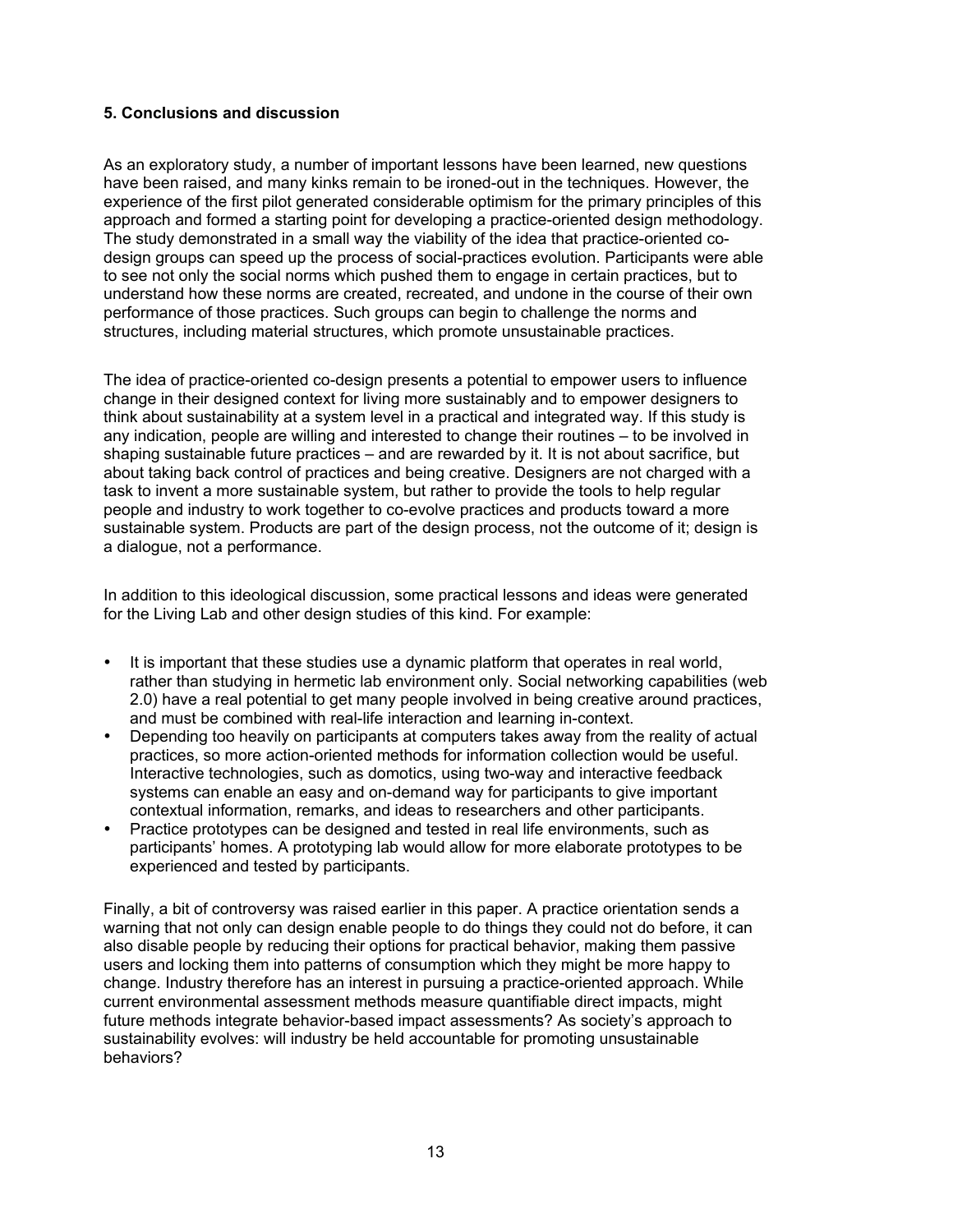#### **References**

Appleyard, Diana, 'Could you survive without shampoo?' Daily Mail, July 6, 2006

Bakker, Conny, Annelise de Jong, Kakee Scott, 'Uncovering bathing: a practice oriented design study for the Living Lab project,' paper for Sustainable Innovation 08. Malmo, 2008.

Fisher, Tom, Sabine Hielscher, 'Are you worth it? Can you fix it? Investigating the sustainability of mundane activities using theories of everyday practice and human/object interactions,' paper for Changing the Change conference. Turin, 2008.

Fogg, B.J. Persuasive Technology: Using Computers to Change What We Think and Do. San Francisco, Morgan Kaufman Publishers, 2003.

Hand, Martin, Dale Southerton, Elizabeth Shove, 'Explaining Daily Showering: A Discussion of Policy and Practice,' Working paper series of the Sustainable Technologies Programme, UK, Economic and Social Research Council, 2003.

Heijs, Wim J.M., 'Technology and Behavior: Contributions from Environmental Psychology,' in User Behavior and Technology Development: Shaping Sustainable Relations Between Consumers and Technologies. Edited by Peter-Paul Verbeek and Adriaan Slob. Dordrecht, Springer, 2006.

Hertwich, Edgar, 'Consumption and the rebound effect; an industrial ecology perspective,' in Journal of Industrial Ecology, Vol. 9, No. 1-2, 85-98, 2005.

Ingram, Jack, Elizabeth Shove, Matthew Watson. 'Products and Practices: Selected Concepts from Science and Technology Studies and from Social Theories of Consumption and Practice.' MIT Design Issues: Vol. 23, NO. 2, Spring 2007.

Jelsma, Jaap, and Marjolijn Knot, 'Designing environmentally efficient services; a 'script' approach.' The Journal of Sustainable Product Design 2: 119–130, 2002.

Julier, Guy, 'Design Practice within a Theory of Practice,' in Design Principles & Practices: An International Journal, Vol. 1, No. 2, 2007, p. 43-50.

Leadbeater, Charles, We-think: The Power of Mass Creativity. Profile Books, London, 2008.

Lifset, Reid. The Quantitative and the Qualitative in Industrial Ecology. Journal of Industrial Ecology, Vol. 12, No. 2, 2008.

Manzini, Ezio, 'Design, social innovation and sustainable ways of living: Creative communities and diffused social enterprise in the transition towards a sustainable network society.' (DRAFT DIS-Indaco, Politecnico di Milano) August-September 2007.

Mattelmaki, Tuuli. 'Applying probes–from inspirational notes to collaborative insights.' in CoDesign, Vol. 1, No. 2, June 2005, 83–102.

McMeekin, Andrew & Dale Southerton, 'Innovation and Final Consumption: Social Practices, Instituted Modes of Provision and Intermediation,' Discussion Paper 79, University of Manchester, January 2007.